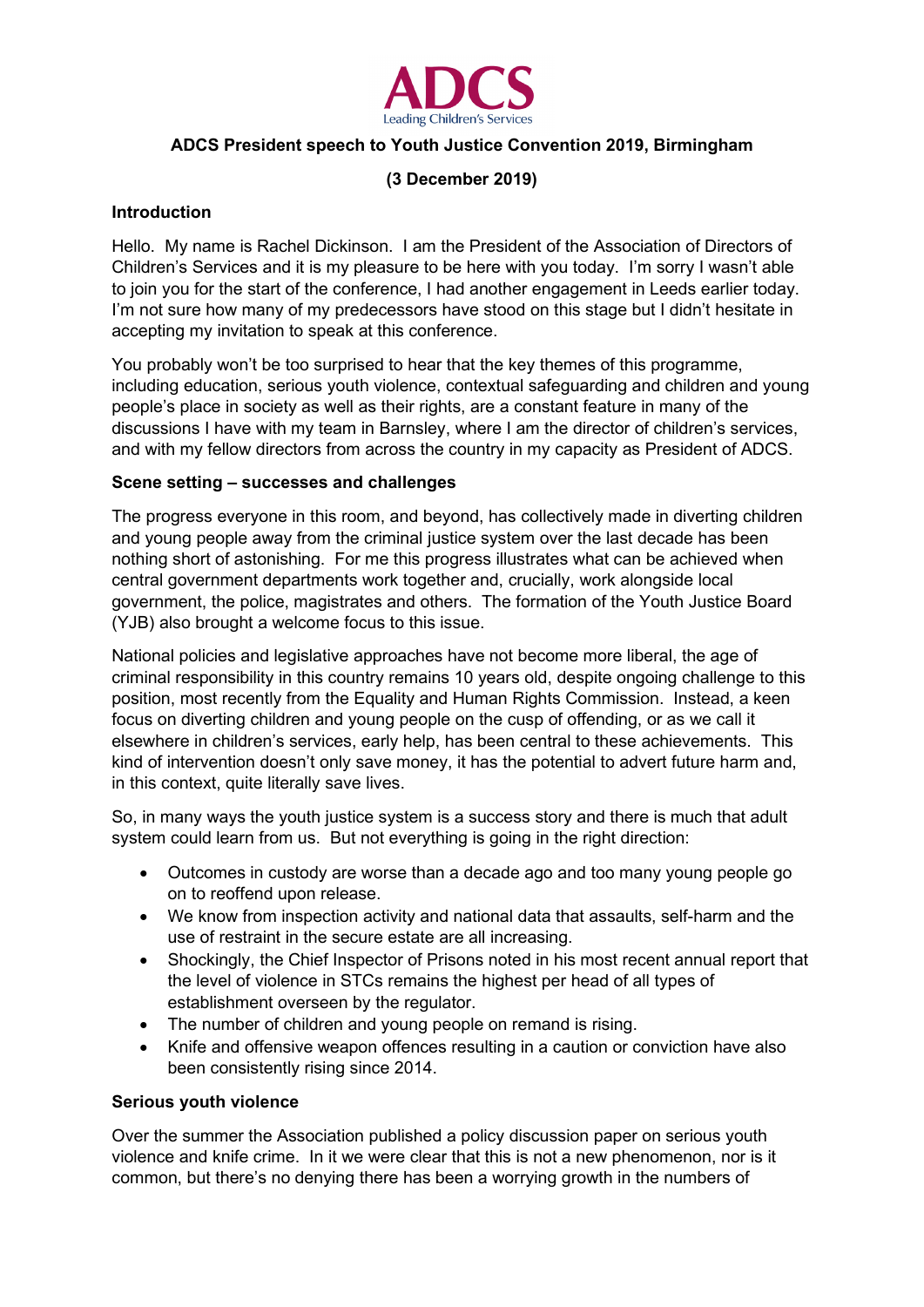

children and young people treated for assault or fatally stabbed on our streets. In the face of rising violence and gang activity, often linked to wider, organised criminality, such as modern slavery and trafficking, we need to collectively hold our nerve. ADCS absolutely recognises the pressure ministers, and the police, are under to crack down on crime but tougher laws, longer sentences, new civil orders and greater use of stop and search powers alone cannot address the reasons why individuals and indeed whole communities are more vulnerable to risk and harm.

The absence of a holistic, cross-departmental strategy to address these issues, one which articulates shared aims and objectives, is keenly felt. Different department's policies are bumping up against one another and new initiatives can be duplicative. Frustratingly, funding to tackle entrenched social issues, such as domestic abuse or gang involvement, is frequently allocated via a competitive process to a handful of partnerships on the strength an application, rather than on levels of local need. Conference, this is no substitute for an equitable funding settlement that benefits all children and all communities.

A public health response is frequently mentioned by policy makers in government but has yet to materialise in practice. This approach isn't a quick win or a miracle cure. It requires a long-term commitment to cultural change as well as sustainable funding. Adolescence is one of the most dramatic stages of life development and the risks children young people face today are complex and wide-ranging. We need to work intensively with children and young people already affected by serious violence, those known to carry knives or who have received life changing injuries to prevent further losses of life as well seeking to persuade others not to tread this path at all. Continued disinvestment in YOTs at this time seems like a huge false economy.

# **A changing system**

ADCS members believe that children and young people who are in conflict with the law should be treated as children first and foremost and that the youth justice system should be more closely aligned to existing infrastructure and accepted practices in children's services. I feel assured that this is the direction of travel with the ongoing reforms, but the pace of change remains a concern to me, as I'm sure it does to others in this room. It's now three years since the Taylor Review published and I'm not sure we can confidently say that the lived experiences of children and young people's in custody have been significantly transformed.

We all know the cohort we're working with is changing too. They're older, more likely to have committed higher tariff crimes, more likely to have mental health needs and to use drugs. Two years on from the Lammy review, disproportionality continues to be a concern as does the number of care experienced children and young people in contact with the criminal justice system. With record numbers being diverted away from custody this concentration of children and young people with complex and overlapping education, health and social care needs has resulted in a volatile mix both in custody and on the caseload of YOT workers.

Most children and young people will grow out of early offending behaviours. There is, however, a group of persistent offenders with a set of complex individual and family circumstances that can mask a wide range of underlying vulnerabilities such as bereavement or earlier abuse. There are also a small number of children and young people who commit very serious offences but are unlikely to reoffend at that level, ever again. A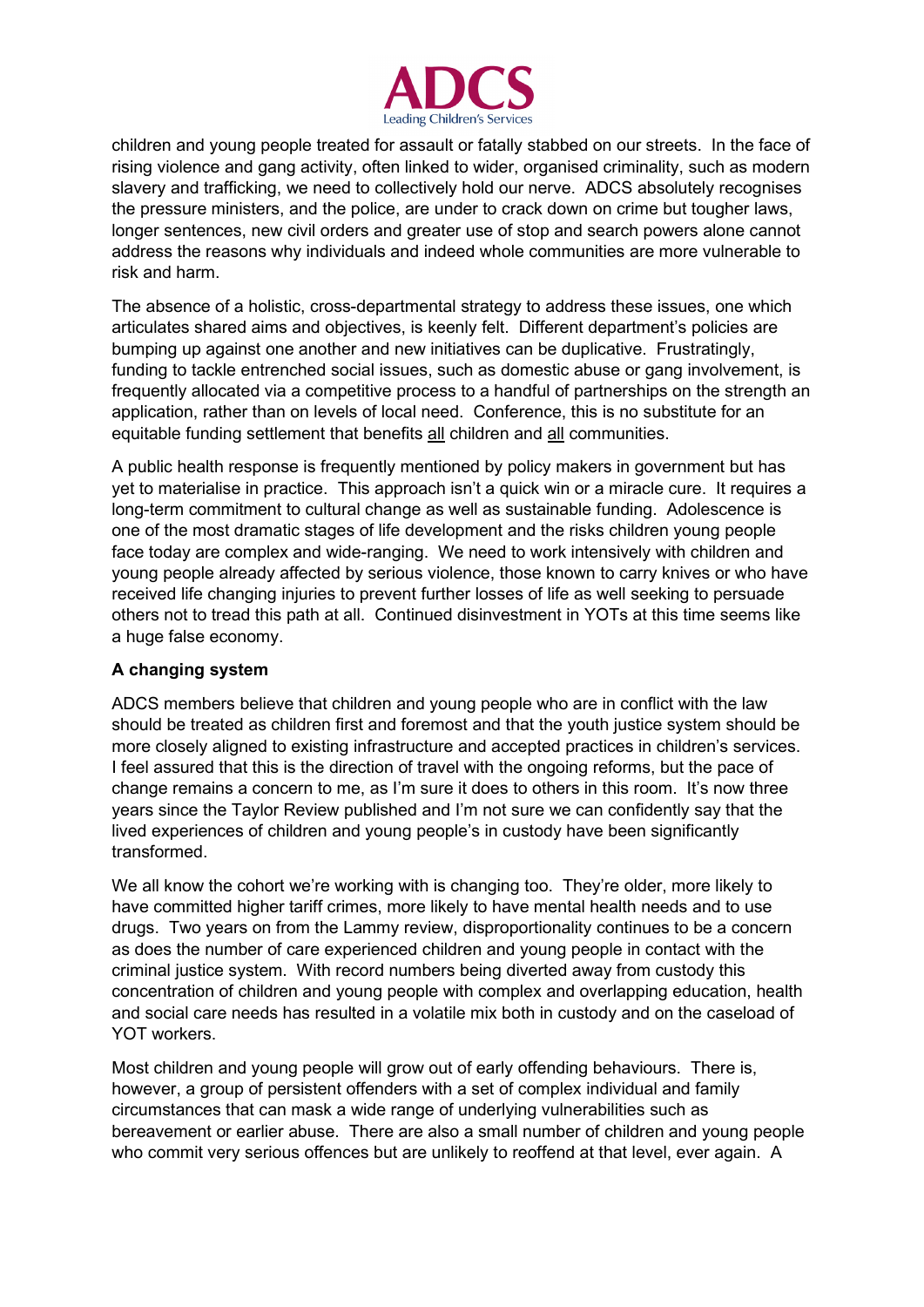

more sophisticated approach to administering youth justice is now needed if the progress made to date is to continue.

We've come so far in our understanding of the role of abuse, exploitation and coercion but I don't believe we've collectively got the right responses to criminal exploitation and county lines activities in place yet.

In our submission to Charlie Taylor's review back in 2016, ADCS suggested adopting a statutory presumption of community resolutions and restorative practices in all cases that do not involve the most serious offending behaviours. This would require a significant upfront investment, but it has been done before, there are clear parallels to draw with the Troubled Families Programme here.

The total savings to the public purse would, I believe, be very significant over time and there are other benefits too; adopting a presumption of restorative processes would effectively end the long-running debate about the age of criminal responsibility. When taking a restorative approach one of the first actions would be to determine, in each case, whether the child or young person understood, in real time, the consequences of their actions. Some food for thought for the next government, perhaps.

### **Working together**

Multi-agency Youth Offending Teams (YOTs) were established to address the underlying causes of youth crime, such as poor parental supervision, by targeting specific children for early help and support. This collaborative approach has had a demonstrable impact on the lives of individual children, families and on local communities too.

The decision to deprive children and young people of their liberty should not be taken lightly so there is more we can do together to look at alternatives to remand. The Department for Education and MHCLG have their role to play too. The care placement market is becoming increasingly dysfunctional meaning those alternatives, such as specialist foster carers, are increasingly difficult to come by. Improving resettlement outcomes can also only be achieved by working together.

# **Funding**

I can't stand up here and not mention money. It's no exaggeration to say at times I feel like a director of financial services rather than a director of children's services. It's hard to describe the impact year-on-year reductions in spending on public services has had on local communities, on children and young people's aspirations and their access to opportunity.

For nearly a decade, austerity has pitted government departments against each other, councils against schools, the NHS against the police. I know from my own experience that tough negotiations are taking place in councils across the country as we all wrestle with the mammoth task of setting a balanced budget for 2020/21. Each year the needs of children compete with the elderly, roads and infrastructure vie with leisure and culture and even within children's services, social care against preventative services. It's a hand to mouth existence where the only certainty is continued uncertainty. This makes it hard to plan and hard to think about transformation and innovation.

I'm sure I'm not the only person in the room who sincerely hopes that we can find a way to boost the profile of a whole range of serious domestic policy issues. Just imagine if Parliamentarians expended the same time, energy and tactical thinking to addressing knife crime, growing inequality and child poverty or fixing children's mental health services as they